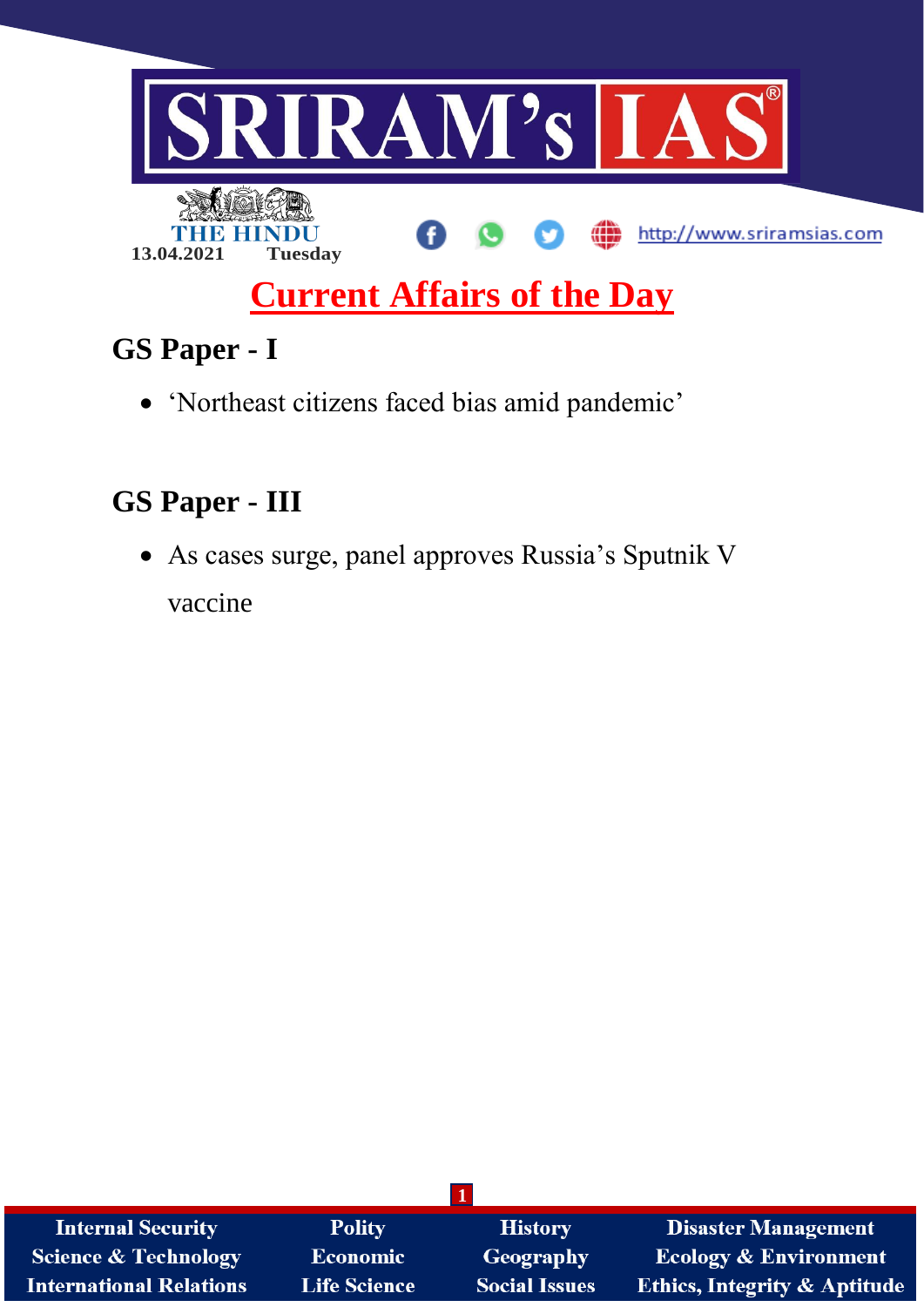

A study commissioned by the Indian Council of Social Science Research (ICSSR) on racial discrimination and hate crimes against people from the northeastern States found that the "northeast India seamlessly fits [an] Indian's imagination of a Chinese person".

### **Racism and Hate:**

- 1. The study found that 78% of the people from the region who were interviewed believed that physical appearance was the most important reason for prejudice.
- 2. Amid the COVID-19 outbreak last year, people from the region "faced an increased number of acts of hate and prejudices against them".
- 3. A series of attacks were reported in various parts of the country, where people from the region were "harassed, abused, and traumatised" and were disparagingly called "coronavirus", the study said.
- 4. People from the northeast faced discrimination when it came to renting accommodation, visiting a restaurant and even while finding transportation.
- 5. The study revealed that the hate crime and racial discrimination against people from the northeast are deep-rooted even in the cosmopolitan cities. Even in restaurants, they faced issues forcing them to eat mostly in eateries run by people from their communities.

#### **Reasons for Hate crimes:**

- 1. The most pervasive reasons behind hate crime incidents against the northeastern people were public attitude and insensitivity.
- 2. The incidence of non-reporting of the incidents was also perpetuating discriminatory behaviour and Hate crime.
- 3. Also, As many as 34% of persons faced a common issue of refusal to file FIR by the police.

#### **Way Forward:**

1. The study said the M.P. Bezbaruah Committee in 2014 recommended amendments to the IPC by creating new offences under Section 153C and 509A to deal with comments, gestures and acts intended to insult a member of a particular racial group.

| <b>Internal Security</b>        | <b>Polity</b>       | <b>History</b>       | <b>Disaster Management</b>              |  |  |  |
|---------------------------------|---------------------|----------------------|-----------------------------------------|--|--|--|
| <b>Science &amp; Technology</b> | <b>Economic</b>     | Geography            | <b>Ecology &amp; Environment</b>        |  |  |  |
| <b>International Relations</b>  | <b>Life Science</b> | <b>Social Issues</b> | <b>Ethics, Integrity &amp; Aptitude</b> |  |  |  |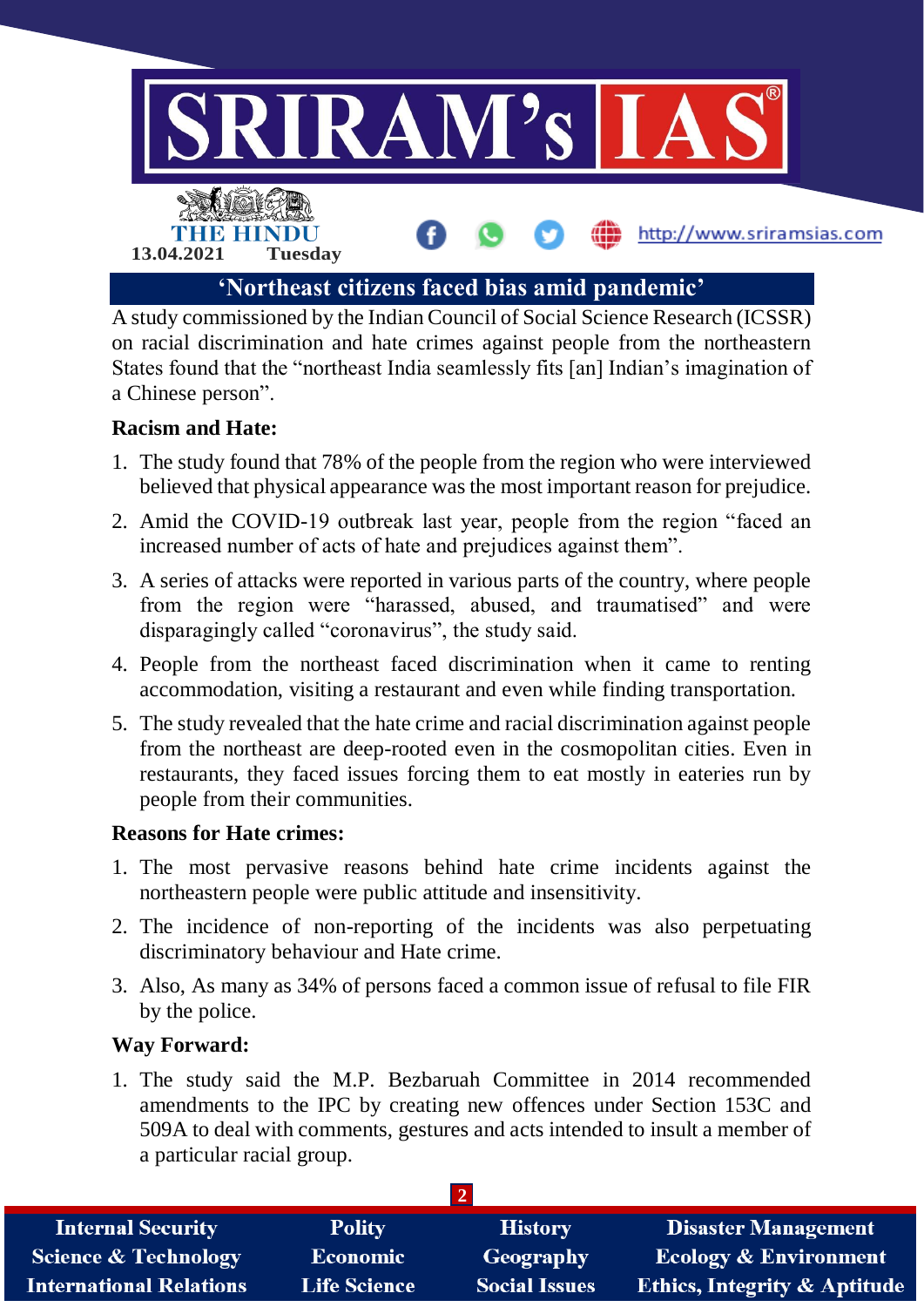

2. It also suggested making such offences as 'gender-neutral', 'cognizable' and 'non-bailable' with imprisonment extendable up to three years or five years with fine, respectively," said the study.

### **As cases surge, panel approves Russia's Sputnik V vaccine**

Russia's COVID-19 vaccine — Sputnik  $V$  — has been recommended for emergency use authorization in India following a meeting of the Subject Expert Committee (SEC).

#### **Highlights:**

1. Sputnik V is the third vaccine to be made available in India Adding to the mix

Sputnik V, the third COVID-19 vaccine approved for emergency use in India, is similar to the AstraZeneca 'Covishield vaccine' in terms of design



after the Serum Institute of India's Covishield and Bharat Biotech's Covaxin.

2. Sputnik V, developed by Russia's Gamaleya Research Institute of Epidemiology and Microbiology, claims to be one of the three vaccines in the world with an efficacy of over 90%.

#### **RDIF to produce shots**

- 1. It adds that the vaccine supplies for the global market will be produced by the Russian Direct Investment Fund (RDIF) international partners in India, Brazil, China, South Korea and other countries.
- 2. While Dr Reddy's will market the vaccine in India, RDIF has tied up with other Indian companies — Hetero Biopharma, Gland Pharma, Stelis Biopharma and Virchow Biotech — to produce 850 million doses of Sputnik V in the country every year.

| <b>Internal Security</b>        | <b>Polity</b>       | <b>History</b>       | Disaster Management                     |  |  |  |
|---------------------------------|---------------------|----------------------|-----------------------------------------|--|--|--|
| <b>Science &amp; Technology</b> | <b>Economic</b>     | Geography            | <b>Ecology &amp; Environment</b>        |  |  |  |
| <b>International Relations</b>  | <b>Life Science</b> | <b>Social Issues</b> | <b>Ethics, Integrity &amp; Aptitude</b> |  |  |  |